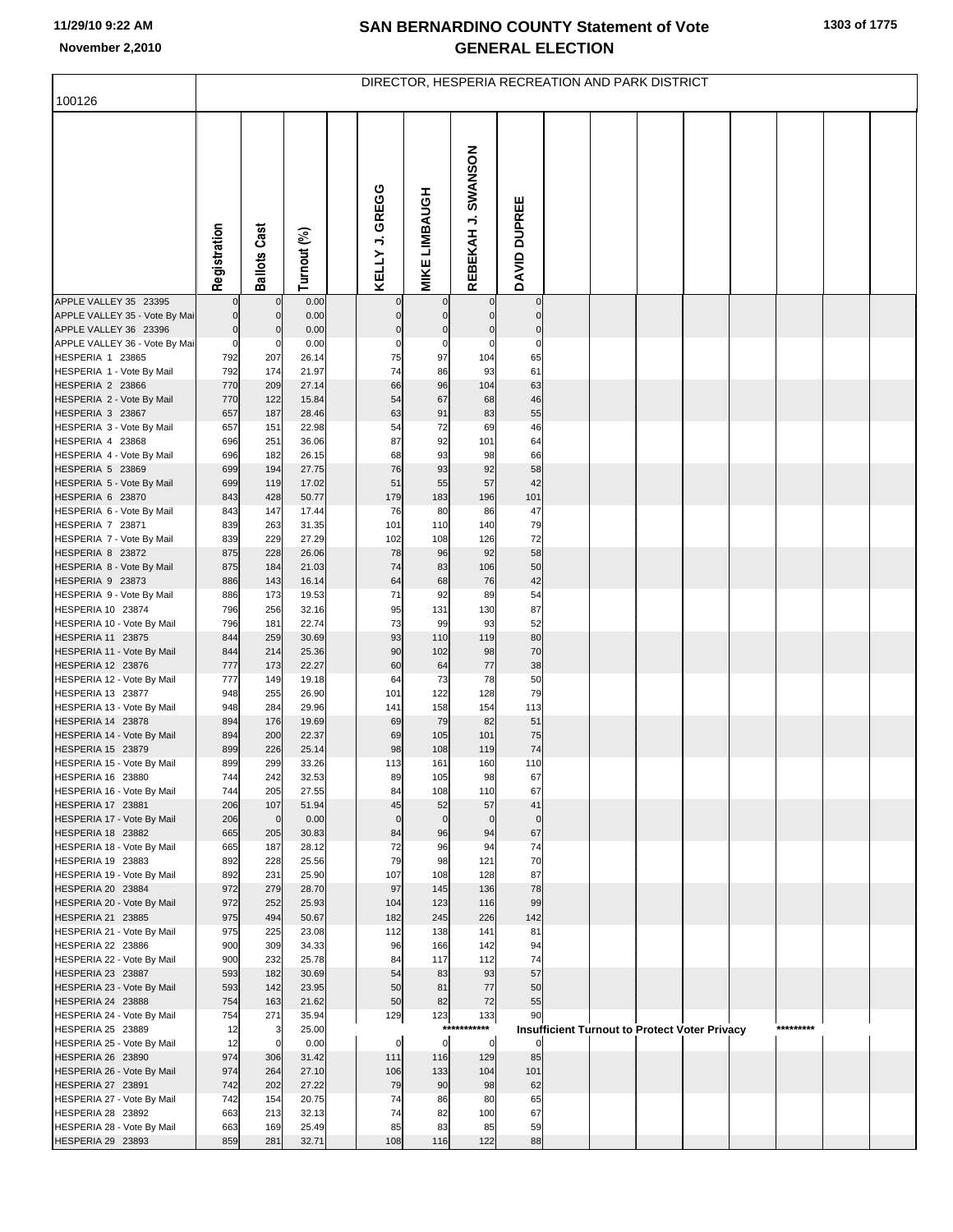## **SAN BERNARDINO COUNTY Statement of Vote November 2,2010 GENERAL ELECTION**

| 100126                                             | DIRECTOR, HESPERIA RECREATION AND PARK DISTRICT |                     |                |  |                    |                      |                      |                   |                                               |  |  |  |           |  |
|----------------------------------------------------|-------------------------------------------------|---------------------|----------------|--|--------------------|----------------------|----------------------|-------------------|-----------------------------------------------|--|--|--|-----------|--|
|                                                    |                                                 |                     |                |  |                    |                      |                      |                   |                                               |  |  |  |           |  |
|                                                    | Registration                                    | <b>Ballots Cast</b> | Turnout (%)    |  | KELLY J. GREGG     | <b>MIKE LIMBAUGH</b> | REBEKAH J. SWANSON   | DAVID DUPREE      |                                               |  |  |  |           |  |
| HESPERIA 29 - Vote By Mail                         | 859                                             | 177                 | 20.61          |  | 73                 | 96                   | 106                  | 64                |                                               |  |  |  |           |  |
| HESPERIA 30 23894<br>HESPERIA 30 - Vote By Mail    | 798<br>798                                      | 213<br>270          | 26.69<br>33.83 |  | 76<br>91           | 107<br>148           | 104<br>158           | 74<br>103         |                                               |  |  |  |           |  |
| HESPERIA 31 23895                                  | 744                                             | 173                 | 23.25          |  | 59                 | 83                   | 75                   | 65                |                                               |  |  |  |           |  |
| HESPERIA 31 - Vote By Mail                         | 744                                             | 228                 | 30.65          |  | 97                 | 123                  | 132                  | 99                |                                               |  |  |  |           |  |
| HESPERIA 32 23896                                  | 135                                             | 83                  | 61.48          |  | 39                 | 48                   | 47                   | 30                |                                               |  |  |  |           |  |
| HESPERIA 32 - Vote By Mail<br>HESPERIA 33 23897    | 135<br>64                                       | $\mathbf 0$<br>43   | 0.00<br>67.19  |  | $\mathbf 0$<br>8   | $\mathbf 0$<br>22    | $\mathbf 0$<br>24    | $\mathbf 0$<br>21 |                                               |  |  |  |           |  |
| HESPERIA 33 - Vote By Mail                         | 64                                              | $\mathbf 0$         | 0.00           |  | $\pmb{0}$          | $\mathbf 0$          | $\mathbf 0$          | $\pmb{0}$         |                                               |  |  |  |           |  |
| HESPERIA 35 23898                                  | 833                                             | 260                 | 31.21          |  | 98                 | 121                  | 127                  | 85                |                                               |  |  |  |           |  |
| HESPERIA 35 - Vote By Mail                         | 833                                             | 229                 | 27.49          |  | 85                 | 112                  | 102                  | 69                |                                               |  |  |  |           |  |
| HESPERIA 36 23899                                  | 685                                             | 231                 | 33.72          |  | 72                 | 74                   | 96                   | 57                |                                               |  |  |  |           |  |
| HESPERIA 36 - Vote By Mail<br>HESPERIA 37 23900    | 685<br>5                                        | 126<br>-1           | 18.39<br>20.00 |  | 40                 | 72<br>$***$          | 65<br>***            | 59                |                                               |  |  |  | ********* |  |
| HESPERIA 37 - Vote By Mail                         | 5                                               | $\mathbf 0$         | 0.00           |  | $\overline{0}$     | $\pmb{0}$            | $\overline{0}$       | 0                 | Insufficient Turnout to Protect Voter Privacy |  |  |  |           |  |
| HESPERIA 38 23901                                  | 824                                             | 207                 | 25.12          |  | 65                 | 85                   | 96                   | 63                |                                               |  |  |  |           |  |
| HESPERIA 38 - Vote By Mail                         | 824                                             | 238                 | 28.88          |  | 97                 | 135                  | 142                  | 85                |                                               |  |  |  |           |  |
| HESPERIA 41 23904                                  | 676                                             | 204                 | 30.18          |  | 80                 | 97                   | 101                  | 58                |                                               |  |  |  |           |  |
| HESPERIA 41 - Vote By Mail                         | 676                                             | 200                 | 29.59          |  | 78                 | 98                   | 112                  | 77                |                                               |  |  |  |           |  |
| HESPERIA 44 23905<br>HESPERIA 44 - Vote By Mail    | 944<br>944                                      | 212<br>162          | 22.46<br>17.16 |  | 78<br>58           | 91<br>77             | 89<br>81             | 52<br>46          |                                               |  |  |  |           |  |
| HESPERIA 45 23906                                  | 937                                             | 237                 | 25.29          |  | 101                | 114                  | 114                  | 68                |                                               |  |  |  |           |  |
| HESPERIA 45 - Vote By Mail                         | 937                                             | 154                 | 16.44          |  | 69                 | 60                   | 74                   | 49                |                                               |  |  |  |           |  |
| HESPERIA 46 23907                                  | 833                                             | 91                  | 10.92          |  | 37                 | 37                   | 47                   | 20                |                                               |  |  |  |           |  |
| HESPERIA 46 - Vote By Mail<br>HESPERIA 47 23908    | 833<br>934                                      | 204<br>245          | 24.49<br>26.23 |  | 73<br>90           | 104<br>120           | 121<br>108           | 68<br>63          |                                               |  |  |  |           |  |
| HESPERIA 47 - Vote By Mail                         | 934                                             | 203                 | 21.73          |  | 77                 | 103                  | 118                  | 78                |                                               |  |  |  |           |  |
| HESPERIA 48 23909                                  | 777                                             | 228                 | 29.34          |  | 91                 | 98                   | 118                  | 55                |                                               |  |  |  |           |  |
| HESPERIA 48 - Vote By Mail                         | 777                                             | 158                 | 20.33          |  | 73                 | 69                   | 84                   | 46                |                                               |  |  |  |           |  |
| HESPERIA 49 23910                                  | 689                                             | 219                 | 31.79          |  | 77                 | 91                   | 92                   | 66                |                                               |  |  |  |           |  |
| HESPERIA 49 - Vote By Mail<br>HESPERIA 50 23911    | 689<br>820                                      | 181<br>192          | 26.27<br>23.41 |  | 72<br>69           | 93<br>78             | 101<br>88            | 66<br>55          |                                               |  |  |  |           |  |
| HESPERIA 50 - Vote By Mail                         | 820                                             | 202                 | 24.63          |  | 82                 | 93                   | 101                  | 57                |                                               |  |  |  |           |  |
| HESPERIA 51 23912                                  | 488                                             | 153                 | 31.35          |  | 57                 | 76                   | 76                   | 43                |                                               |  |  |  |           |  |
| HESPERIA 51 - Vote By Mail                         | 488                                             | 110                 | 22.54          |  | 53                 | 60                   | 65                   | 43                |                                               |  |  |  |           |  |
| HESPERIA 52 23913                                  | 533                                             | 179                 | 33.58          |  | 66                 | 80                   | 80                   | 40                |                                               |  |  |  |           |  |
| HESPERIA 52 - Vote By Mail<br>MOJAVE RIVER 1 23427 | 533<br>$\overline{7}$                           | 147<br>5            | 27.58<br>71.43 |  | 68<br>$\mathbf{2}$ | 54<br>$\overline{c}$ | 63<br>$\overline{2}$ | 42                |                                               |  |  |  |           |  |
| MOJAVE RIVER 1 - Vote By Mail                      | $\overline{7}$                                  | $\mathbf{1}$        | 14.29          |  |                    | ***                  | ******               |                   | Insufficient Turnout to Protect Voter Privacy |  |  |  | ********* |  |
| OAK HILLS 6 23920                                  | 218                                             | 70                  | 32.11          |  | 24                 | 31                   | 35                   | 23                |                                               |  |  |  |           |  |
| OAK HILLS 6 - Vote By Mail                         | 218                                             | 47                  | 21.56          |  | 15                 | 12                   | 16                   | 9                 |                                               |  |  |  |           |  |
| OAK HILLS 7 23921<br>OAK HILLS 7 - Vote By Mail    | 649                                             | 234                 | 36.06          |  | 91<br>76           | 101                  | 115                  | 69<br>57          |                                               |  |  |  |           |  |
| SUMMIT VALLEY 1 23940                              | 649<br>116                                      | 165<br>83           | 25.42<br>71.55 |  | 19                 | 89<br>28             | 84<br>26             | 18                |                                               |  |  |  |           |  |
| SUMMIT VALLEY 1 - Vote By Ma                       | 116                                             | $\mathbf 0$         | 0.00           |  | $\mathbf 0$        | $\mathbf 0$          | $\mathbf 0$          | $\mathbf 0$       |                                               |  |  |  |           |  |
| SUMMIT VALLEY 3 23941                              | 74                                              | 47                  | 63.51          |  | 24                 | 27                   | 24                   | 20                |                                               |  |  |  |           |  |
| SUMMIT VALLEY 3 - Vote By Ma                       | 74                                              | $\Omega$            | 0.00           |  | $\mathbf 0$        | $\Omega$             | $\Omega$             | $\Omega$          |                                               |  |  |  |           |  |
| <b>Precinct Totals</b>                             | 34949                                           | 10279               | 29.41          |  | 3777               | 4629                 | 4816                 | 3015              |                                               |  |  |  |           |  |
| Vote By Mail Totals                                | 34949                                           | 8342                | 23.87          |  | 3458               | 4228                 | 4381                 | 2918              |                                               |  |  |  |           |  |
| <b>Grand Totals</b>                                | 34949                                           | 18621               | 53.28          |  | 7235               | 8857                 | 9197                 | 5933              |                                               |  |  |  |           |  |
| San Bernardino County                              | 34949                                           | 18621               | 53.28          |  | 7235               | 8857                 | 9197                 | 5933              |                                               |  |  |  |           |  |
| State Bd of Equal 3                                | 34949                                           | 18621               | 53.28          |  | 7235               | 8857                 | 9197                 | 5933              |                                               |  |  |  |           |  |
| Congressional District 41<br>Senate District 17    | 34949<br>34949                                  | 18621<br>18621      | 53.28<br>53.28 |  | 7235<br>7235       | 8857<br>8857         | 9197<br>9197         | 5933<br>5933      |                                               |  |  |  |           |  |
| Assembly District 36                               | 1066                                            | 642                 | 60.23          |  | 253                | 303                  | 321                  | 209               |                                               |  |  |  |           |  |
| Assembly District 59                               | 33883                                           | 17979               | 53.06          |  | 6982               | 8554                 | 8876                 | 5724              |                                               |  |  |  |           |  |
| Supervisorial District 1                           | 34949                                           | 18621               | 53.28          |  | 7235               | 8857                 | 9197                 | 5933              |                                               |  |  |  |           |  |
| Town of Apple Valley                               | $\overline{0}$                                  | $\mathbf 0$         | 0.00           |  | $\overline{0}$     | $\mathbf 0$          | $\Omega$             | $\mathbf 0$       |                                               |  |  |  |           |  |